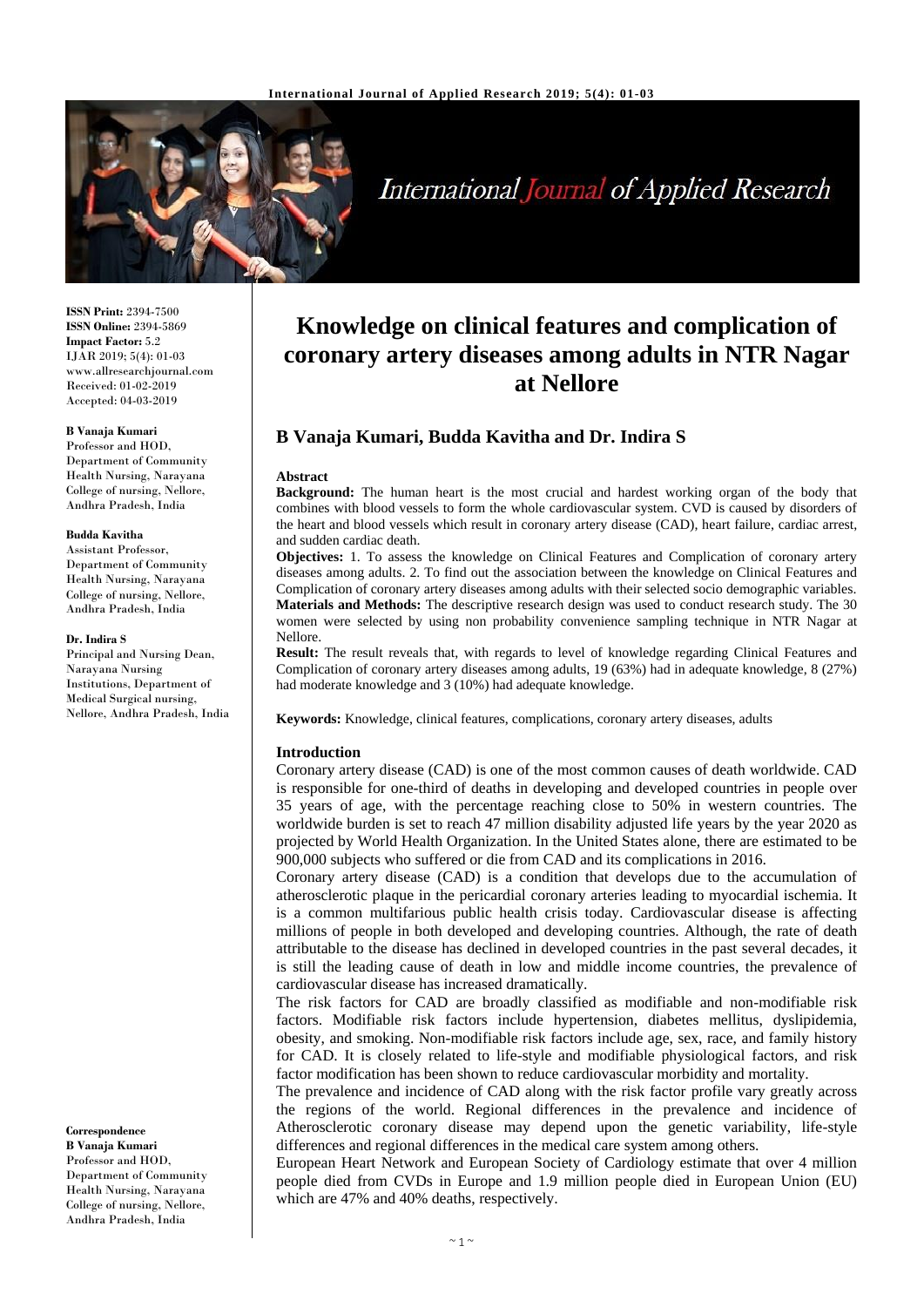In 2015, CAD affected 110 million people and resulted in 8.9 million deaths. It makes up 15.6% of all deaths, making it the most common cause of death globally. The risk of death from CAD for a given age decreased between 1980 and 2010, especially in developed countries. The number of cases of CAD for a given age also decreased between 1990 and 2010. In the United States in 2010, about 20% of those over 65 had CAD, while it was present in 7% of those 45 to 64, and 1.3% of those 18 to 45, rates were higher among men than women of a given age.

#### **Statement problem**

A Study to Assess the Knowledge on Clinical Features and Complication of Coronary Artery diseases among Adults in NTR Nagar at Nellore.

#### **Objectives**

- To assess the knowledge on Clinical Features and Complication of coronary artery diseases among adults.
- To find out the association between the knowledge on Clinical Features and Complication of coronary artery diseases among adults with their selected socio demographic variables

#### **Materials and methods**

A quantitative research approach and descriptive research design was used to assess the knowledge regarding Clinical Features and Complication of coronary artery diseases among adults in NTR Nagar at Nellore. The sample includes all Adults who are residing in NTR Nagar. 30 Adults were selected by using non probability convenience sampling technique. With the help of extensive reviews from various text books, net sources and journals, 40 structured questionnaires were developed to assess the knowledge on Clinical Features and Complication of coronary artery diseases among adults. Each correct answer was given by

score '1' and wrong answer by score '0'. The score interpretation was >75% Adequate knowledge, 55-75% Moderate knowledge and <50% Inadequate knowledge. The tool was sent to nursing experts for content validity. The reliability of the tool 'r' value was 0.9. The tool was tested for the feasibility by conducting pilot study among 3 Adults. Prior formal permission was obtained from the institutional ethical committee, Narayana Medical College Hospital, Nellore and permission obtained from the village sarpanch. The samples were informed by the investigator about the purpose of the study and the written consent was obtained. The data collection was carried out 2 weeks. Data was collected by using socio demographic variables and a structured questionnaire was used to measure the level of knowledge on Clinical Features and Complication of coronary artery diseases. It took 15- 20 minutes to collect the data from each participant. The data was analyzed and tabulated by using descriptive and inferential statistics based on objectives of the study.

#### **Result and discussion**

Table 1: frequency and percentage distribution of level of knowledge regarding Clinical Features and Complication of coronary artery diseases among adults. (n=30)

| Level of knowledge    | <b>Frequency</b> (f) | Percentage $(\% )$ |
|-----------------------|----------------------|--------------------|
| In adequate knowledge |                      |                    |
| Moderate knowledge    |                      |                    |
| Adequate knowledge    |                      |                    |
| Total                 |                      |                    |

Table no-1: Shows that with regards to level of knowledge regarding Clinical Features and Complication of coronary artery diseases among adults, 19 (63%) had in adequate knowledge, 8 (27%) had moderate knowledge and 3 (10%) had adequate knowledge.



Fig 1: Percentage distribution of level of knowledge regarding Clinical Features and Complication of coronary artery diseases among adults.



| <b>Criteria</b>    | Mean | <b>Standard deviation</b> |
|--------------------|------|---------------------------|
| Level of knowledge | 50.8 |                           |

Table no-2: Shows that level of knowledge regarding Clinical Features and Complication of coronary artery diseases among adults mean values is 50.8 with standard deviation of 14.2.

**Nursing Implications:** The findings of the study have several implications for nursing practice, nursing education, nursing administration and nursing research.

#### **Nursing Practice**

- The community health nurse can teach the adults about the modifiable and non modifiable risk factors of CAD.
- The community health nurse can educate the adults about the preventive measures of coronary artery diseases.